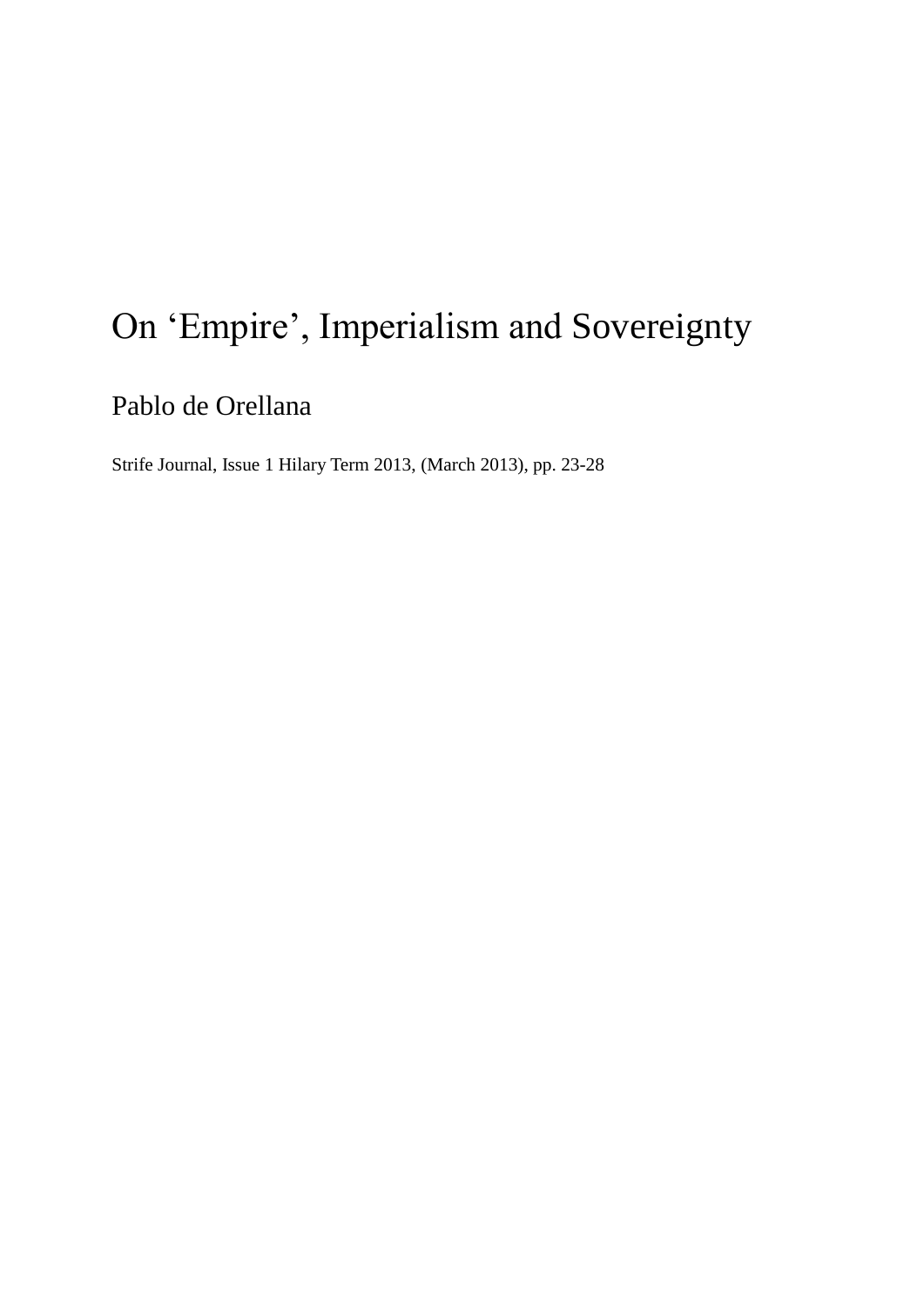**On 'Empire', Imperialism, and Sovereignty** Pablo de Orellana

From the advent of Christianity in late Antiquity to the onset of early colonialism, debates about empire have revolved around divine and natural right. Vitoria rejected that monarchy derived its sovereignty 'from the commonwealth or from men'.<sup>1</sup> In a paradoxical parallel, it is interesting to consider that pre-Christian Roman sovereignty was occupied by the containment of the demands of the plebs, a concern that Marxism and Hardt and Negri brought back to thought about political sovereignty. Vitoria's main concern on sovereignty was territoriality, and he was at pains to discuss whether savages in the Americas were *infideles, amentes* or *insensati* and thus liable to enlightened *dominium.*<sup>2</sup> It is precisely this view of sovereignty, as based on the unreadiness of entire populations for self-rule and peace, that underpinned European colonial discourse. Classical notions of empire first and foremost include the projection of military, political and economic power outside the nation-state. This projection might be direct or indirect, informal or formal, but in any case does not necessitate the imposition of sovereignty upon other territories.

If one is to consider the contemporary international order, it seems unavoidable to at least consider it as a system dominated by a hegemon. The Project for a New American Century seeks to reaffirm 'American global leadership' for the purpose of 'extending an international order friendly to our security, our prosperity, and our principles'.<sup>3</sup> Ferguson argues that '"hegemony" is just a way to avoid talking about empire, "empire" being a word to which most Americans remain averse. But "empire" has never exclusively meant direct rule over foreign

territories'. $4$  All of these notions of empire regard power, its exercise and *modus vivendi* as the utmost expression of the modern state. The modern state is thus the main producer of subjectivities through discipline and especially biopower with which it has an existential nexus through the very protection of life.<sup>5</sup> The state is also the most observable actor in the conduct of international relations, being both the container and defender of its biopolitical subjects.

Hardt and Negri, however, challenge this perception and argue that the international is mutating into an order of economic globalization that engulfs and supersedes the crisis-stricken modern state under 'a single logic of rule' that creates the condition of possibility for action by agents within Empire.<sup>6</sup> In this contribution, I explore the extent to which the notion of 'Empire' is useful in understanding contemporary international politics. The thesis of Empire shall be outlined first. The analysis will then focus on their conception of modern sovereignty and imperialism, which are the most contentious issues of *Empire* in considering the contemporary global political order. I shall not, however, explore the Marxist contradictions of 'Empire' or its reformulation of the proletariat as 'Multitude' given the priority of the purpose of this analysis. Finally, I shall attempt to offer an alternative conceptualisation of the role of power projection in the international in relation to economic globalisation as one based on economic terraforming as a form of economic conditioning.

### *'Empire'*

The state as producer of subjectivity is, in Hardt and Negri's view, experiencing a moment of crisis and challenge. *Empire* details the forces and new subjectivities that they consider as symptomatic of change currently underway. Most important for their thesis is the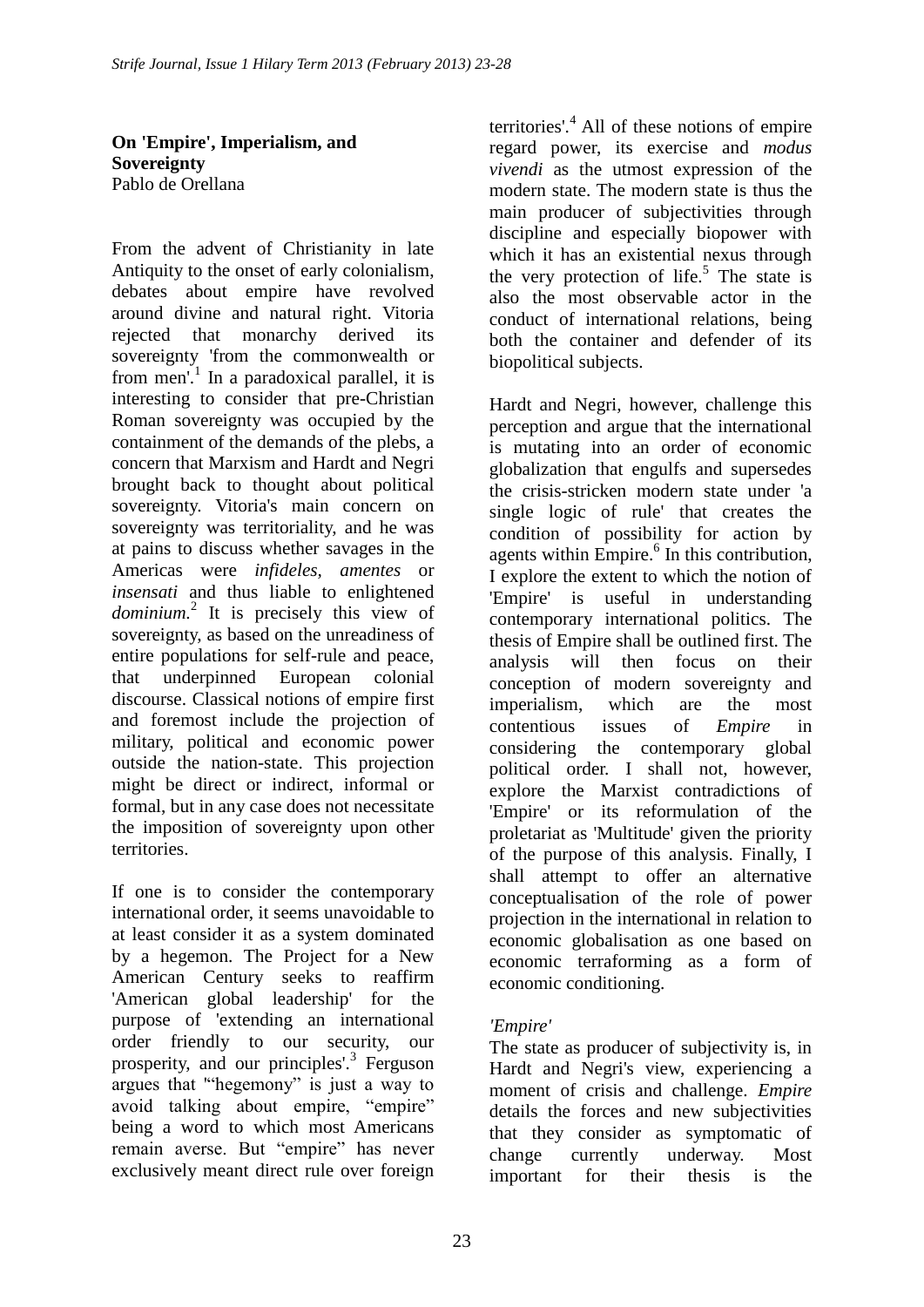globalisation of world markets that 'tends to deconstruct the boundaries of the nation-state'.<sup>7</sup> They see the recreation of enemies through subjectivities in the Western discourse of fundamentalism as an essentially anti-modern depiction: 'counter to modernism's dynamic and secular society, fundamentalism seems to pose a static and religious one'.<sup>8</sup> The creation of subjectivity, they argue, like that of the world market, and with fundamentalism as an enemy, is one that de-emphasises the state in favour of postmodern, global, and non-state actors. The demise of the Soviet Union led to the creation of paradigms for good and evil that are global, hence spinning the wheel of a global-level biopolitical technology of power.

Empire is not a continuation of imperialism for it relies on a subjectivity not based in sovereignty;<sup>9</sup> it does not depend on state subjectivity but on a decentralised, de-territorialised, unjuridical, economic capitalist power machine: the ultimate evolution of capitalism beyond imperialism. Empire creates subjectivities that are based on he biopolitical nexus of production, life, and peace as first articulated by Michel Foucault. 'What Foucault fails to grasp finally are the real dynamics of production in biopolitical society', they argue, and needs the addition of the Marxist's focus on production: 'life is made to work for production and production is made to work for life'.<sup>10</sup>

Empire is a producer of subjectivities currently coexisting with modern ones. These are centred around an immanent inner biopolitical circle linking labour (of the Multitude, the subject of biopower) and production, and an outer circle, at the global level, of action and consensus with a biopolitical need for peace, stability and the market. $^{11}$  Empire is thus a 'globalized biopolitical machine' that renders its power absolute through the 'complete immanence to the ontological machine of production

and reproduction, and thus to the biopolitical context.<sup>12</sup> Ontologically, biopolitical context. $12$  Ontologically, Empire creates the condition of possibility for agents (capital) to act. This global order is defined by its very virtuality, its dynamism and 'its functional inconclusiveness'.<sup>13</sup> This double circle also explains, in their model, the subjectivity behind the articulation of intervention: an exception to the peace etc. pertinent to the biopolitical circle can result in intervention, moral (NGO's and other 'moral' forces) as well as forcible. $^{14}$  The 'symbolic production of the Enemy' arises from its particularisation as an exception to the peace of the biopolitical regime, and therefore military intervention 'is presented as an internationally sanctioned police<br>action'.<sup>15</sup> Interventions 'are always Interventions 'are always exceptional even though they arise continually' and Hardt and Negri see its form as policing 'because they are aimed at maintaining an internal order'.<sup>16</sup>

Globalisation is a most pertinent obstacle for the consideration of sovereignty in late modernity: it escapes the control of the state as the primary human and spatial unit, it is a major factor in the relative welfare of any individual and interconnects states and people the world over. The positioning of the globalisation of world economy in IR is problematic to the point that Empire is helpful in reconsidering our position in regards to the limits, theory and subjectivity of the state as the unit of analysis and demarcation. Barkawi and Laffey suggest that the challenge of Empire has highlighted that IR's central categories of sovereignty and the nation-state 'generate a systematic occlusion of the imperial and global character of world politics'.<sup>17</sup> Taking the imperial seriously, they argue, allows for an understanding of sovereignty located 'in histories of European expansion and engagement with the world outside the West'.<sup>18</sup> This is in tension with a view of world politics focused on the state that leaves the international as a small space of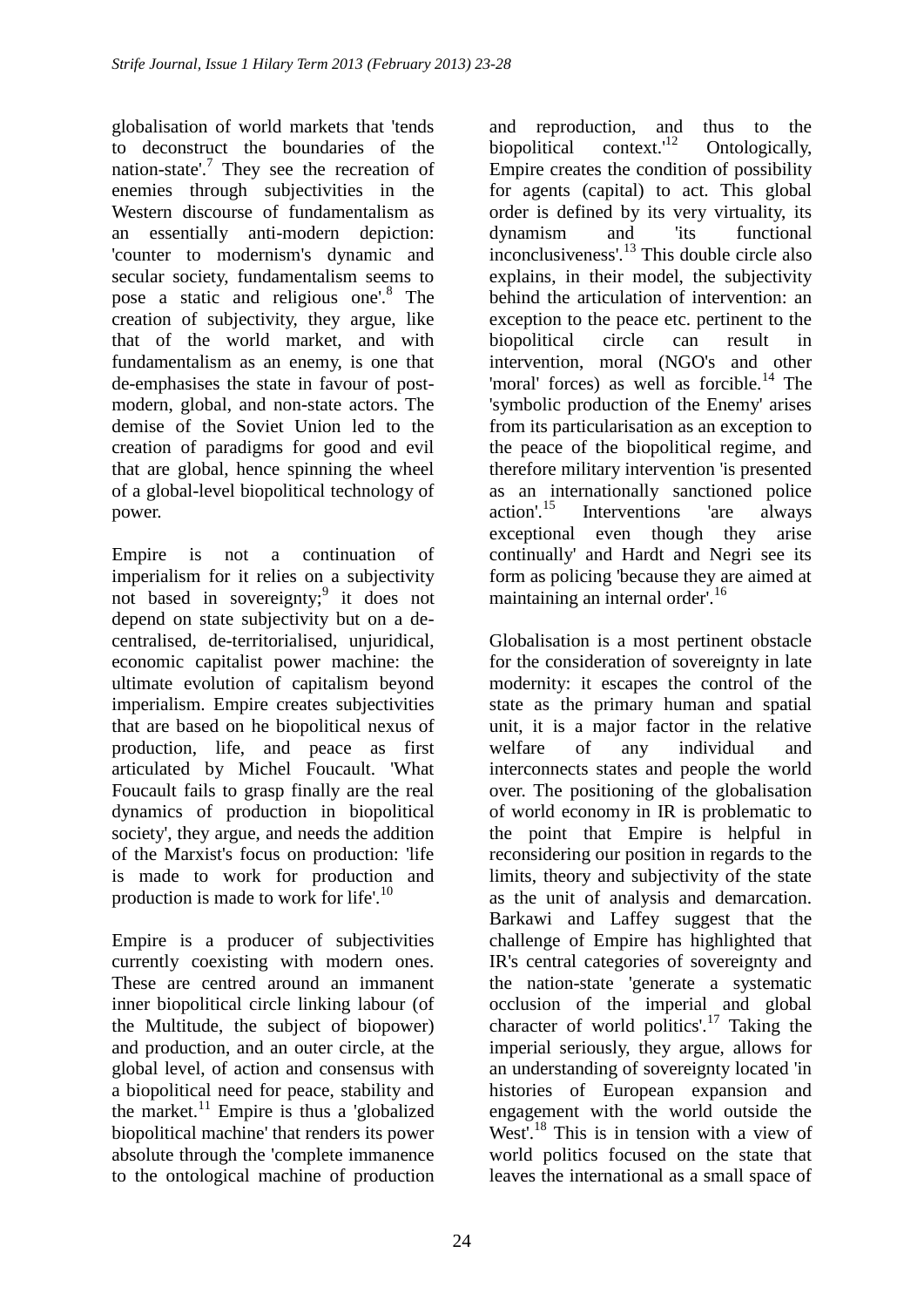strategic, diplomatic and economic interaction: the 'territorial trap'. Hardt and Negri see the international as a wider space of social relations and struggle that results in a mutually constitutive perception of the formation of modern sovereignty. Europe is thus contextualised and provincialised: The Westphalian state appears thus the result of interaction and mutual constitution in the international. Their understanding of globalisation as a new form of global power is, at least, helpful in understanding the current global political order as interconnected, mutually constitutive and decidedly transnational and also significantly "updates" and challenges notions of power projection in the international.

# *The end of Modernity?*

Hardt and Negri argue that state sovereignty in its modern sense is being absorbed and smoothed into a global continuum such that 'at the highest level, one could say that only Empire (and no longer any nation-state) is capable of sovereignty in a full sense.<sup>19</sup> This is highly problematic, not only with regards to US hegemony, but most importantly from the theoretical claim in that it appears to assume that Westphalian sovereignty was ever perfect, impermeable in its borders, permanent in its contents, in the preceding times of imperialism. I would argue that the modern state has never been in stasis, but is rather constantly relative and relational, responding to its own perceived existence, constantly reproducing its national subjectivity.<sup>20</sup> This happened in France with Sarkozy's brutal claims and legislation concerning French identity; David Cameron has recently claimed that multiculturalism has failed in the UK and that "britishness" must be demanded of migrants.

The borders, both geographical and theoretical, of the modern state, were not, and are not, in a stasis of containment of their peoples. Even when they were not responsible for the movement of masses, movements happened, often on a massive scale; one has only to think of the great Irish and Italian migrations of the nineteenth century. The movement of 'the multitude' is no freer in contemporary times that hitherto: even though the EU might seem like an Imperial example of multitude movement, though making internal frontiers more fluid, it has made the external ones more impermeable than before. This brings us back to the role of the state and in the EU each development is a state-negotiated treaty - which explains the endemic impotence of the European Parliament. 'Undesirable flows' are being controlled not only in terms of migration but also in trade; the EU keeps stringent restraints on imports of food stuffs that might compete with European agriculture. Even the world of capital is not 'smooth'.

The state remains firmly grounded in its modern role as guarantor and provider of space for rights, citizenship, political action (taxation and welfare for instance). $^{21}$  So much so that many social groups around the globe seek statehood as the guarantee of rights and political parttaking for their peoples – as we have seen in the Balkans, Kurdistan, Burma, Spain, France, etc.<sup>22</sup> The state, I contend, is still the main producer and reproducer of identity, historicity – the antithetical "other" - and the ultimate zone of inclusion and the defence of life. Sovereign state subjectivity, within the epistemological condition of Westphalian modern capitalism, like power, is not possessed but rather practised through the ontological conditioning of its biopolitical subjects.

Walker highlights the issue, claiming immanence 'in the philosophical struggles of early European modernity with a claim about the imminence of a new form of political order arising from a process of internalisation of interstate system'. He contents Hardt and Negri's 'founding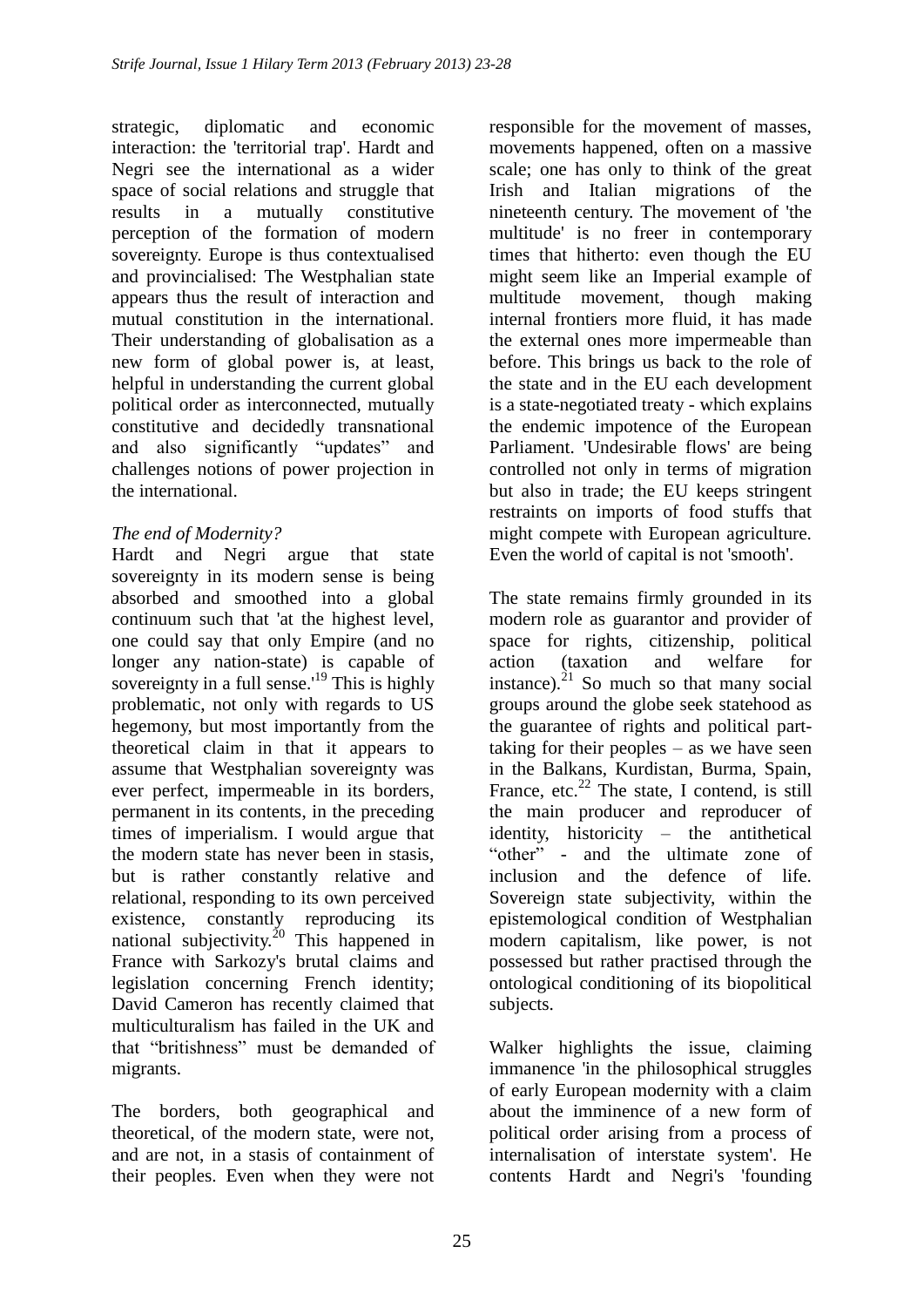binary' of 'transcendence and sovereignty as a counter-revolution against immanence'.<sup>23</sup> I am convinced by Walker's counterargument that 'the immanent critique of modernity does not automatically translate into an account of a politics that involves bringing the outside inside'. $24$  This renders unsustainable the narrative in 'Empire' of enclosure and unity towards Imperial unity and organised difference. This is seriously limiting, for it not only invites a counter argument based on Imperialism, but also seems to ignore the contemporary practice of sovereignty itself, novel forms of governance and resurrected/ new/ revolutionary claims to sovereignty.

## *The Empire Strikes Back: Economic Terraforming*

The actualisation of a state's international practice is thus still relevant to the point that major powers can still provide sponsorship to other actors - a projection of power.<sup>25</sup> The capacity of a state to provide sponsorship to another brings us to question Empire's claim that imperialism has collapsed in the face of the 'attempt to quench an insatiable thirst' of capitalism towards 'being a world power, or really *the*  world power'<sup>26</sup> They see Empire as the response of capital to the subjectivity of class struggle through a process of internalising the international.  $2^7$ 

America, the usual suspect, is in their view defeated in its imperialism in  $1968<sup>28</sup>$  This, as Barkawi and Laffe argue, did not stop the US from interventionism. Indeed, the view that Western imperialism is static in form and practice is misleading and deeply Eurocentric. Imperialism evolved in a mutually constitutive development with its opponents with an infinity of US and European interventions, direct, indirect, formal, covert, and in the form of international sponsorship, for decades in all parts of the globe. $^{29}$ 

continuity between imperialism and Empire. This is because I am unready to accept American exceptionalism in regards to imperialism. Most importantly, due to their historical narrative linking a static notion of European sovereignty abroad 'as a machinery of borders and limits' whereas the US is instead replicating its constitution globally.<sup>30</sup> It is problematic that they link the break from modern imperialism to post-modern Empire with separation, inclusion and exclusion, and this rests mostly on Empire's consideration of the US within the world.

American exceptionalism, especially as coded in their openly anti-colonial constitution and national discourse and debate from the late 1800s, is rooted on a Eurocentric notion of sovereignty and imperialism associated to colonialism. $31$ Said acknowledges that US imperialism utilises other means, informal rather than territorial colonialism, but 'the tactics of the great empires, which were dismantled after the First World War, are being replicated by the  $US^3$ <sup>2</sup> Hardt and Negri charge Said with not taking a step further and recognising that the US is not imperialist but it's rather a crucial part of 'a fundamentally new form of rule'.<sup>33</sup>

The expansion of capital markets and loci of productions has long been the target of liberal regimes. Hence, the process of capital expansion to a global level, whilst never as intensive and extensive as presently, also informed the agenda of classical imperialism, such that even Spanish expansion in the Americas by the likes of Pizarro, Cortes and Orellana, was not only a quest to impose sovereignty abroad, but rather one led by pioneering, although brutal, seekers of wealth. The British conquest of India was initiated as assistance to the plea of the East India Company that was unable to cope with local resistance. A stark example were the Opium Wars, fought in the 1800s to force a market (China) to open to the narcotic

I remain unconvinced that there is no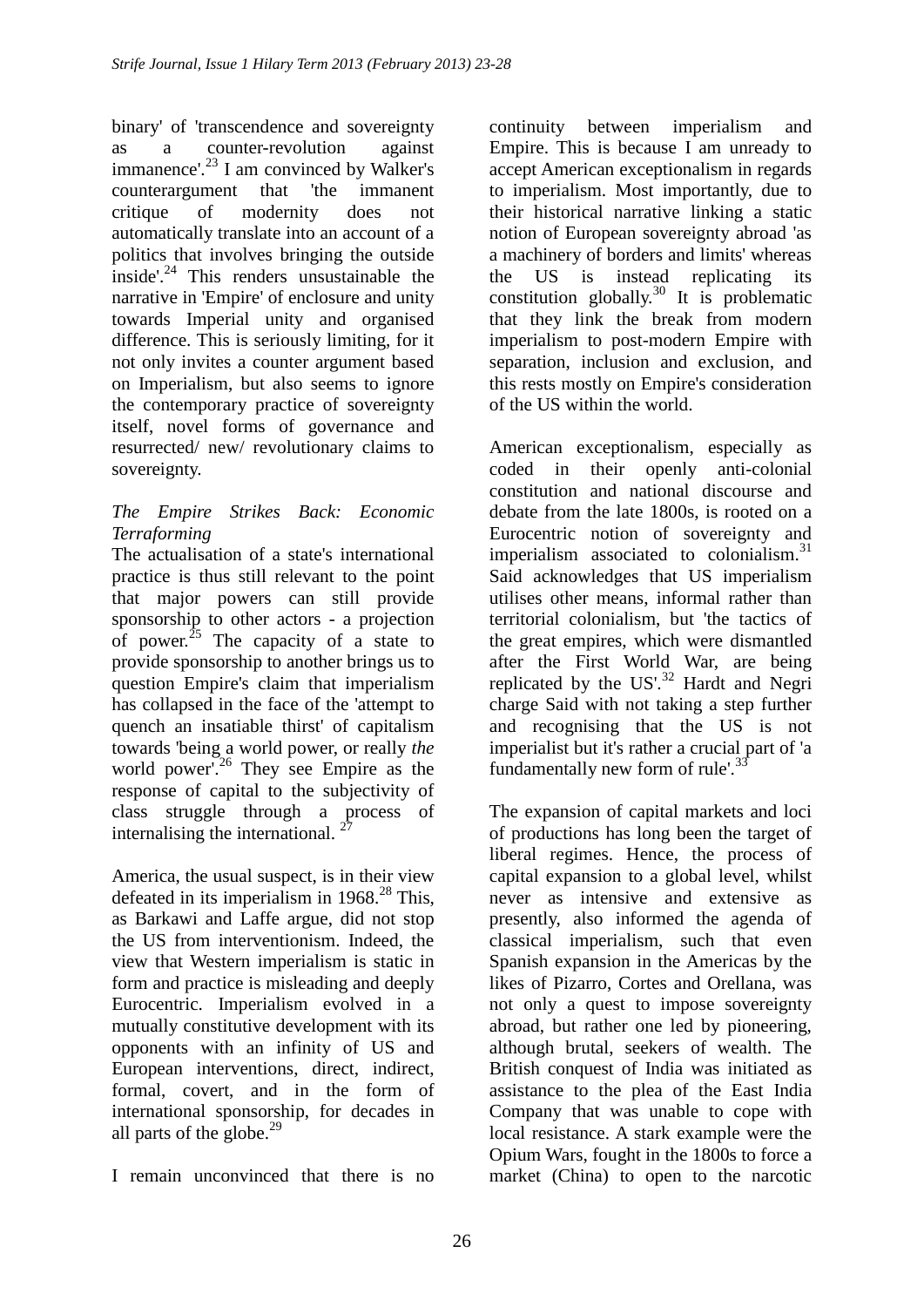produce of British colonies. Hardt and Negri are not the first to place the projection of political power as informed by economic ambitions. They do nonetheless propose an understanding of globalisation that at least forces us to reconsider the role of capital in the contemporary global order. Instead of absorbing markets, capital is using American influence to internalise markets abroad.<sup>34</sup>

Whilst the implications for sovereignty of the thesis of 'Empire' are unconvincing, the notion of economic conditioning as a major factor behind economic globalisation is one that needs serious consideration. I argue that this form of power projection in the international consists of "economic terraforming" through state power and the extended reach of international organizations that essentially terraform, adapt and prepare the economic landscape. This, however, is in my view an extension and latently contemporary form of imperialism, for it depends on the projection of the power of states for the favourable conditioning of foreign markets and loci of production. Contrary to 'Empire', this is a process that itself requires the collaboration of acquiescent states in order to reach implementation. This dependence on the projection of state power is not only clear in the obvious political and military interventions, but also in the asymmetrical roles of international organisations and treaties like IMF, WB, WTO, GATT. These are ruled by inter-state treaties and are funded by its most powerful members. They do not impose Imperial sovereignty world-wide, but rather work, through sovereign states, to create economic conditions for capital expansion. This is clearly comparable to the aftermath of the Opium Wars, in which China was forced to legalise the opium trade for the benefit of French and especially British trade.

The values, influence and power of

modernity in the liberal project are still politically dominant when considering the paradigm of sovereignty as well as imperialism. In 2011, The Provisional Libyan Council of Governance issued a statement of purpose coded in unequivocally modern terms: 'Wholesome sentiments about the social contract, civil society, political obligation, and the true awfulness of discrimination (in any shape or form) inform its ineffably do-gooding intent'.<sup>35</sup> There is an inescapable continuity in values and tactics in contemporary imperialism. Retuning to the Project for the New American Century, there is still will in the US for 'preserving and extending an international order friendly to our security, our prosperity and our principles […] to ensure our security and our greatness'. Both of these are clearly reframing exercises in what concerns the sovereign states, rather than an overcoming of the state paradigm. Indeed, the above examples show that the state is still the main - and essential - conveyor of normative initiatives from abroad. As is clear with the institutions and treaties governing global financial and industrial transactions like WB or GATT, they too depend upon states to terraform territories and populations for economic participation in a globalised market.

Hardt and Negri's conceptualisation of a post-modern global order engulfing state sovereignty and, through the production of new subjectivities, heralding the slow transition away from modernity, is unconvincing. Their thesis is compromised by the Eurocentrism of their framework of sovereignty as well as the acceptance of American exceptionalism. IR is, however, enriched by their conceptualization of globalisation as an immanent producer of biopolitical subjectivities based on a link between production and life.

The contemporary global political order cannot, however, be described as Empire, for I must contend with the image of a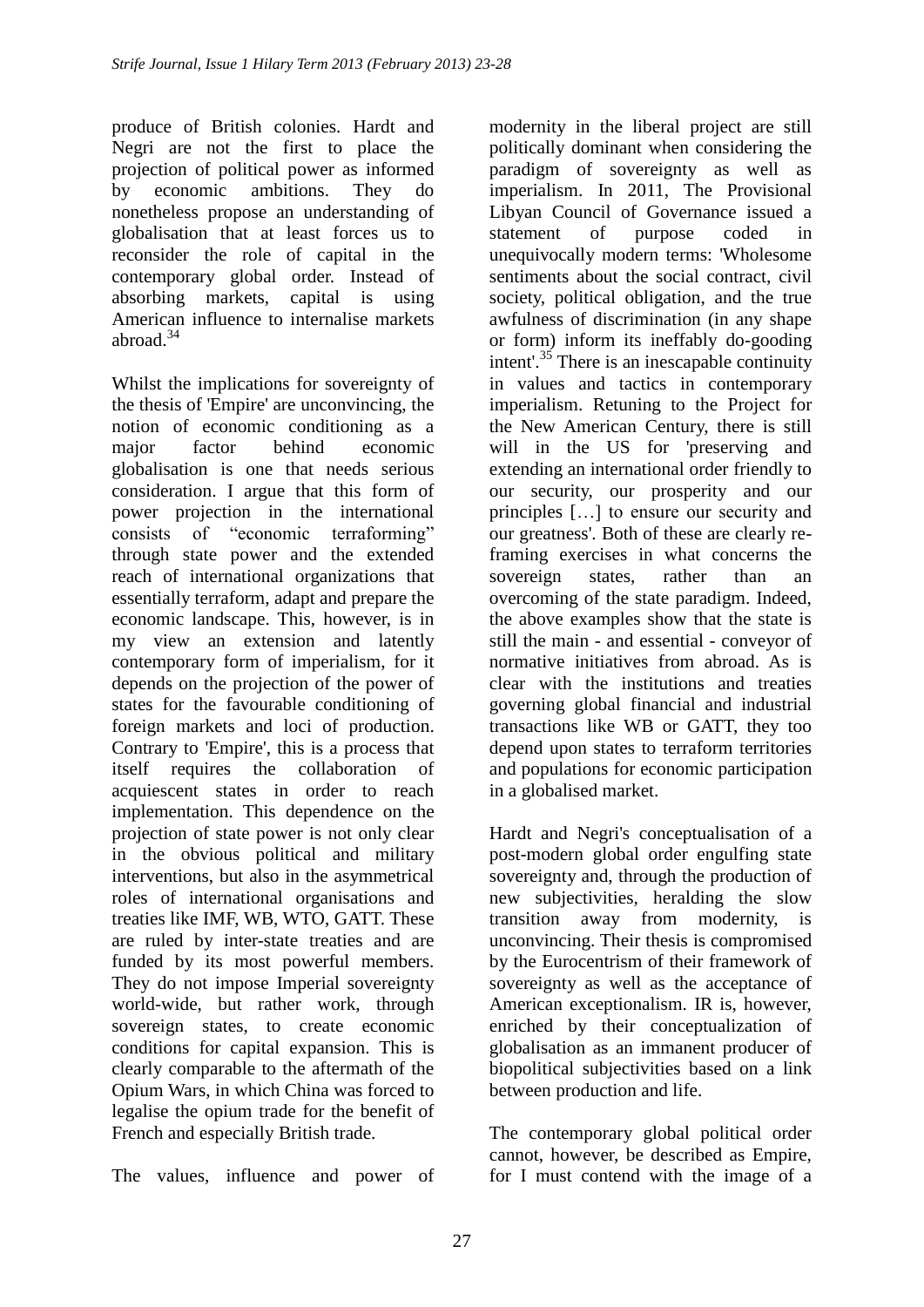global sovereignty and a discontinuity between the latter and imperialism. Imperialism has, however, developed its most powerful tool: "economic terraforming". This is a development of imperialism, not a throwback to former practices of imperialism. We may speak of economic terraforming as the practice of the very essence of *imperium*<sup>36</sup>, and conclude that the contemporary political order is the result of the wielding of *imperium* by leading economic actors.